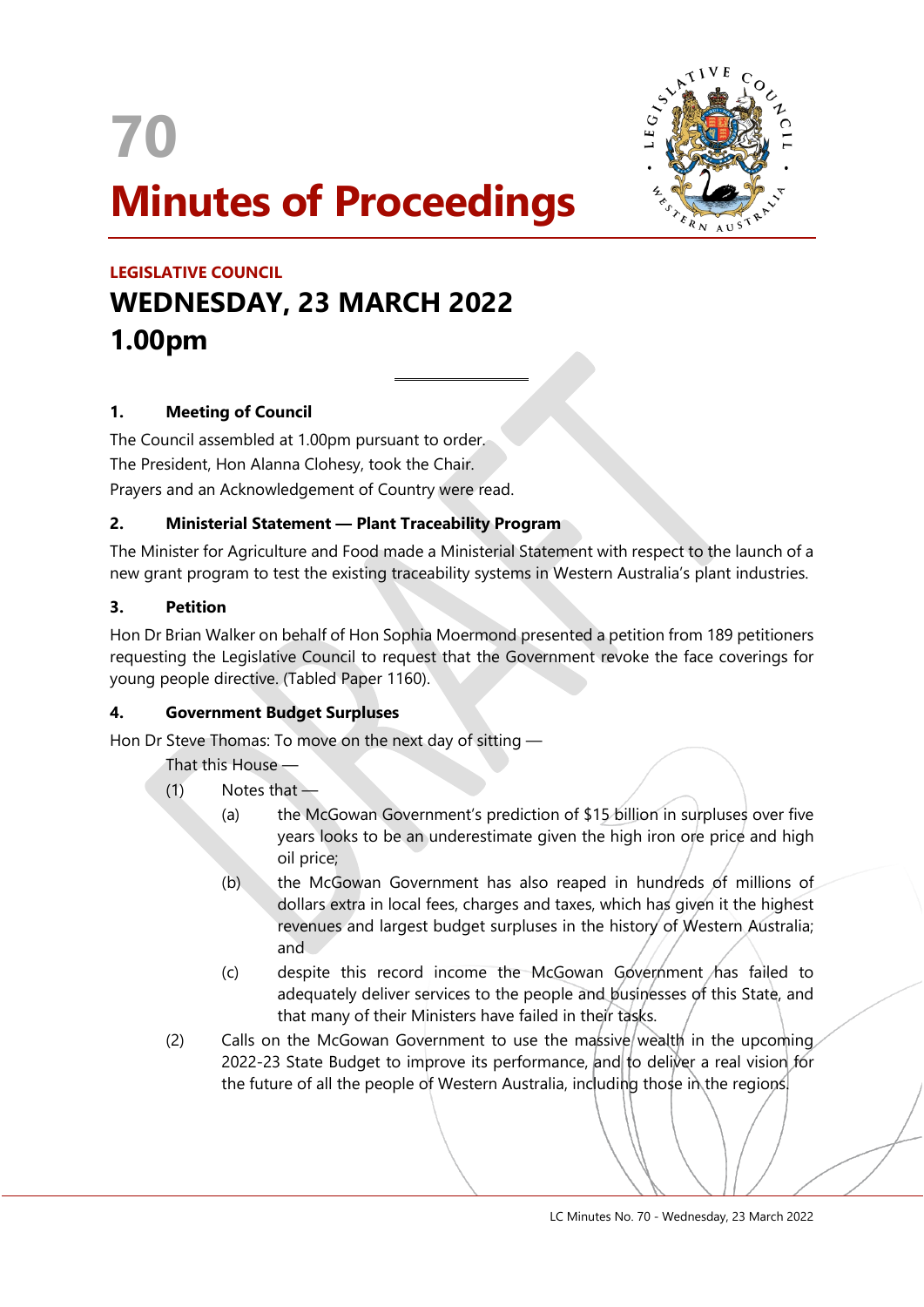# **5. Decriminalisation of marijuana for personal use**

Hon Dr Brian Walker: To move on the next day of sitting —

That this House supports and endorses the Western Australian State Labor Party policy to decriminalise the possession of small amounts of marijuana for personal use and return to a system of infringement notice penalties and diversion to counselling services.

## **6. Cultural Diversity**

Motion No. 19 having been called, Hon Martin Pritchard, pursuant to notice, moved —

That this House —

- (a) acknowledges the extraordinary work and contributions made in our local communities by Western Australians from culturally and linguistically diverse backgrounds, both individuals and groups; and
- (b) acknowledges the extraordinary benefits of multiculturalism to Australian society:

Debate ensued.

Question — put and passed.

## **7. Consideration of Committee Reports**

Pursuant to order for the consideration of Committee Reports.

# ———— **In Committee**

(Hon Peter Foster in the Chair)

# **Joint Standing Committee on the Commissioner for Children and Young People — Report 3 — The merits of appointing a commissioner for Aboriginal children and young people**

Debate resumed on the motion of Hon Neil Thomson, That the Report be noted Debate postponed pursuant to SO 110(2A) and (2B).

# **Standing Committee on Estimates and Financial Operations — Report 85 — Consideration of the 2021-22 Budget Estimates**

Hon Peter Collier moved, That the Report be noted.

Debate ensued.

*Interruption pursuant to order.*

The Acting President resumed the Chair.

The Deputy Chair of Committees reported that the Committee of the Whole House had considered the —

————

- (1) Joint Standing Committee on the Commissioner for Children and Young People Report 3 — *The merits of appointing a commissioner for Aboriginal children and young people*, made progress, and seeks to sit again.
- (2) Standing Committee on Estimates and Financial Operations Report 85 *Consideration of the 2021-22 Budget Estimates*, made progress, and seeks to sit again.

Report adopted.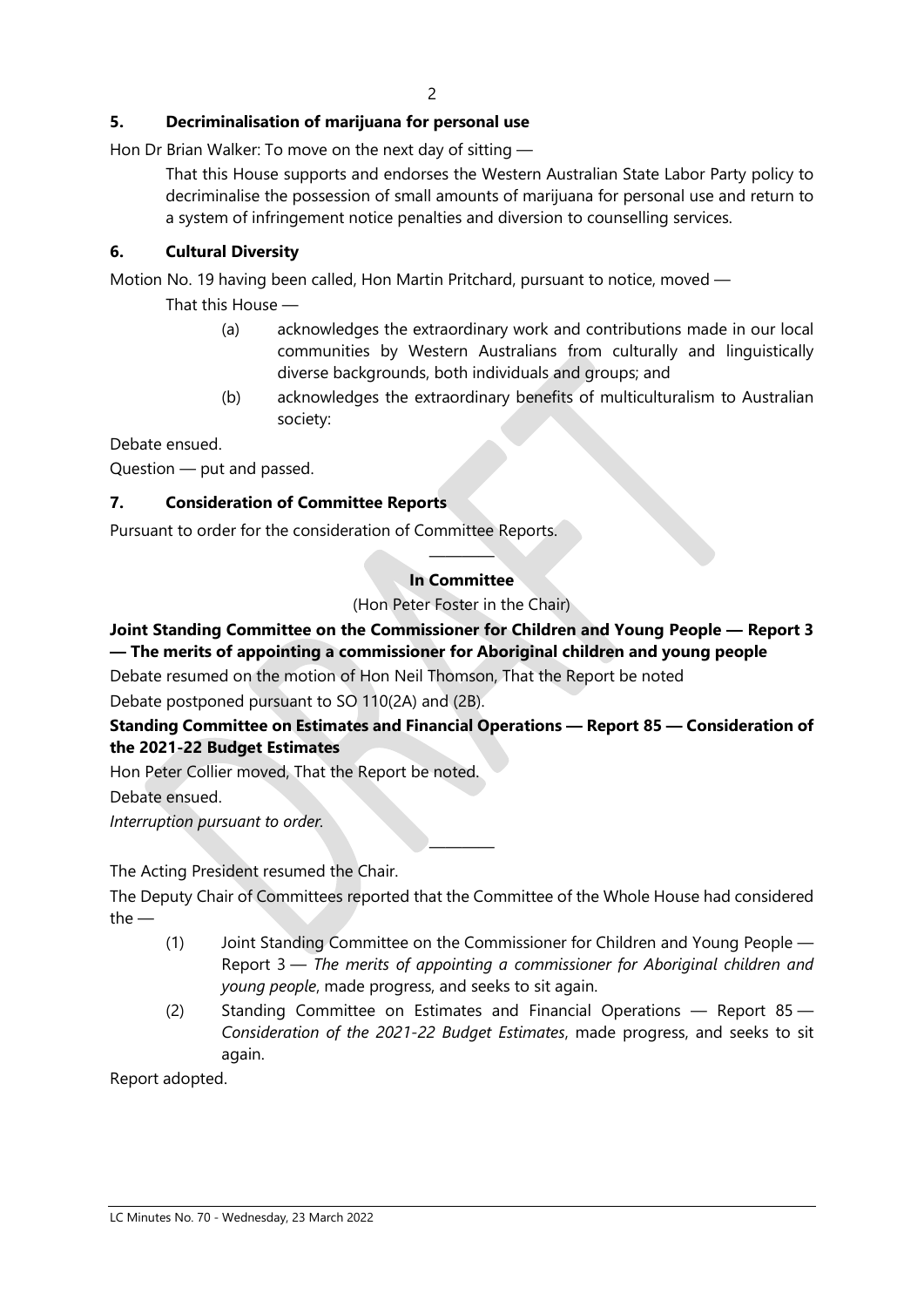### 3

# **8. Legal Profession Uniform Law Application Bill 2021 and Legal Profession Uniform Law Application (Levy) Bill 2021**

The Order of the Day having been read for the third reading of the Bills.

The Parliamentary Secretary to the Attorney General moved, That the *Legal Profession Uniform Law Application Bill 2021*, be read a third time.

Debate ensued.

Question — put and passed.

Bill read a third time and passed.

The Parliamentary Secretary to the Attorney General moved, That the *Legal Profession Uniform Law Application (Levy) Bill 2021* be read a third time.

Question — put and passed.

Bill read a third time and passed.

## **9. Questions Without Notice**

Questions without notice were taken.

The Leader of the House representing the Minister for Health, in accordance with Standing Order 108(2), advised that an answer to question on notice 555 asked by Hon Martin Aldridge will be provided on 7 April 2022.

The Parliamentary Secretary to the Minister for Culture and the Arts on behalf of the Minister for Emergency Services representing the Minister for Police, by leave, incorporated into *Hansard* information in relation to Operation Regional Shield, in response to a question without notice asked by Hon Colin de Grussa.

## **10. Wittenoom Closure Bill 2021**

The Order of the Day having been read for the adjourned debate on the second reading of this Bill. Debate resumed.

Question — put and passed.

Bill read a second time.

The Acting President left the Chair.

## ———— **In Committee**

(Hon Dr Brian Walker in the Chair)

Clause 1. Debate ensued. Clause agreed to. Clauses 2 to 5 agreed to. Clause 6. Debate ensued. Clause agreed to. Clause 7. Debate ensued. Clause agreed to. Clauses 8 to 11 agreed to. Clause 12. Debate ensued.